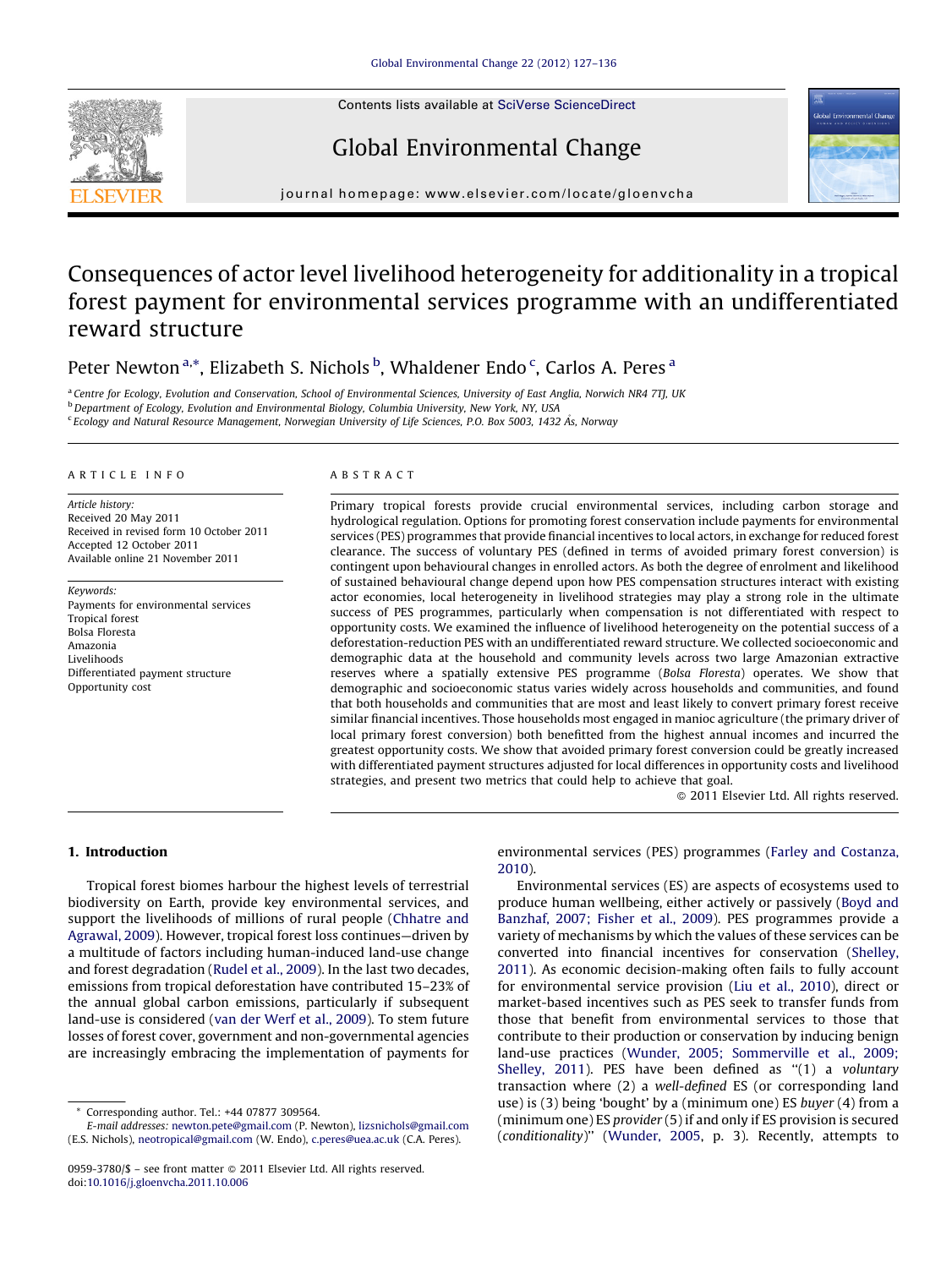describe PES programmes in practice have embraced more pragmatic definitions of ''PES-like'' initiatives that are broadly compliant with the concept of reward or compensation for altered land management practices ([Muradian](#page-8-0) et al., 2010), even if they fail to meet one or more of the criteria above (e.g. strictly voluntary participation, e.g. [Vatn,](#page-8-0) 2010).

There is a growing demand to understand the extent to which PES programmes contribute to concrete environmental gains (Redford and Adams, 2009; [Wunder](#page-8-0) et al., 2008). The overall success of any given PES programme can be measured in terms of enrolment, conditionality, additionality, permanence, and leakage ([Engel](#page-8-0) et al., 2008). Firstly, potential service providers must be voluntarily attracted to enrol in the programme, and to remain enrolled over time to secure long-term gains in ES provision. Secondly, the granting of compensation must be conditional on compliance with ES provision. This requires not only adequate compensation for enrolled providers but also a monitoring system and penalty structures that can influence continued production and continued voluntary enrolment ([Meijerink,](#page-8-0) 2008). Thirdly, enrolment and compliance must jointly produce additionality; a change in land-use (and therefore ES provision) beyond what would have happened in the absence of the programme ([Engel](#page-8-0) et al., [2008\)](#page-8-0). Finally, whether additionality can be expected to persist over time (permanence) and whether gains in additionality come at the cost of displacing ecologically perverse land-use practices to areas outside the project boundaries (leakage) are important additional metrics of success for any PES programme.

Fundamental to enrolment, compliance, and ensuing additionality is the underlying payment structure of a PES programme ([Wunder](#page-9-0) et al., 2008). Many programmes compensate enrolled participants according to the opportunity cost incurred during the transition to a PES-compliant land use. To estimate appropriate payment amounts, PES programmes use various metrics to assess the degree of behavioural change entailed or the relative value of the land involved. Programmes with such differentiated payments are more often seen in user-financed (rather than governmentsponsored) programmes implemented across small spatial scales ([Wunder](#page-9-0) et al., 2008). Examples of PES structures involving some degree of differentiation include the Pago de Servicios Ambientales Hidrológicos (PSAH) in Mexico (Muñoz-Piña et al., 2008), the Vittel watershed protection programme in France (Perrot-Maître, 2006), and the Pimampiro programme in Ecuador [\(Wunder](#page-9-0) and Albán, [2008\)](#page-9-0). The degree of refinement of differentiated payment schemes varies greatly; from broad categories of land type (e.g. the PSAH pays a higher rate to landowners protecting cloud forest), to custom pricing for individual plots within landholdings (e.g. the Vittel PES). In contrast, other programmes uniformly distribute benefits across all enrolled ES providers, regardless of variance in individual opportunity costs (i.e. undifferentiated payments). Such programmes include many government-financed schemes and pay undifferentiated rates per unit land area. This flat-rate reward structure is often necessary as a consequence of vast spatial extents, equity concerns or intractable transaction costs. Examples of undifferentiated payments programmes include Socio Bosque in Ecuador (de [Koning](#page-8-0) et al., 2011) and Los Negros in Bolivia [\(Asquith](#page-8-0) et al., [2008](#page-8-0)). Finally, some PES programmes have payments that are neither differentiated by opportunity cost nor by the extent of land area committed, including the Simanjiro PES agreement in Tanzania ([Nelson](#page-8-0) et al., 2010) and Bolsa Floresta in Brazil [\(Viana,](#page-9-0) [2008\)](#page-9-0).

Although the development and poverty alleviation goals of PES programmes are usually considered secondary to their environmental aims [\(Engel](#page-8-0) et al., 2008), PES are often implemented in poor areas, where perceived or actual financial, development or social benefits may influence both the initial commitment and subsequent adherence to programme requirements by individual actors ([Kosoy](#page-8-0) et al., 2008; Vatn, 2010). Given that payments in PES programmes are often targeted at both the actor (households) and community levels, an understanding of local economic or livelihood factors that influence enrolment or compliance at both levels of organisation will have strong implications for ultimate programme success ([Wunder,](#page-9-0) 2007). However, few data are available to explicitly link local livelihood strategies to the effect size of alternative PES payment structures.

The rural livelihood strategies of individual households and communities within legally occupied Amazonian reserves (hereafter, extractive reserves) tend to be very heterogeneous, with variable engagement with agricultural and extractive activities and consequential reliance on different forest types ([Takasaki](#page-8-0) et al., [2001;](#page-8-0) Long, 2010). Households show strong congruence in livelihood strategy within any given community, but accessibility to alternative forest types results in strong inter-community variation in both livelihood strategy and the degree to which local economies rely upon forest conversion into agricultural land ([Newton](#page-8-0) et al., in press). Households and communities enrolled in a PES programme designed to avoid small-scale deforestation will therefore incur variable opportunity costs, depending on the extent to which their behaviour must change in order to ensure PES compliance.

Here we consider how local heterogeneity in economic or livelihood factors affects the effectiveness of undifferentiated payment structures in a PES programme designed to reduce rates of primary forest conversion. As a case study, we examined the Bolsa Floresta (Forest Conservation Allowance), an extensive PES programme established across extractive reserves within Amazonas, the largest Brazilian state. Bolsa Floresta (BF) began in 2007 and provides compensation to traditional populations for ES flowing from primary forest retention, in the form of cash payments and developmental support. The BF programme explicitly suppresses clearance of primary forest areas, limiting agricultural expansion to the extent of previously available swidden fields (roçados) and secondary forest (capoeira). With 7971 households enrolled across 15 reserves to date, and an ambitious projected expansion into other reserves, BF represents one of the largest-scale PES programmes implemented in a tropical forest region (FAS, [2011a\)](#page-8-0). Like many PES in developing countries, BF is a hybrid programme, mixing government and user financing (via international agencies, private investors and NGOs) with local, NGO-based administration.

Heterogeneity in the livelihood strategies of actors voluntarily enrolled in PES programmes with undifferentiated payment structures may result in reduced social and environmental benefit, when payments do not adequately exceed opportunity costs, or are inefficiently spent on areas with low expected additionality. Within agricultural communities, the opportunity costs of prohibited primary forest conversion depend heavily on the availability of existing swidden fields (roçados) and secondaryforest patches (capoeiras). For example, compared to newly established communities, older communities may have a greater pool of surrounding secondary-forest to draw upon as a result of previous cycles of swidden/fallow agriculture. Conversely, the largest communities may have saturated all of the forest (primary and secondary) within a viable travel distance. Each of these scenarios would lessen the likelihood of primary forest clearance in the absence of PES payments, with a lower associated opportunity cost of foregone primary forest conversion.

We assessed the potential scope of BF payments based on pre-PES livelihoods and incomes, using data obtained across two large extractive reserves in western Brazilian Amazonia. We explored the relative economic impact of BF compliance on recipients' incomes, and discuss the likelihood of the programme achieving its goals.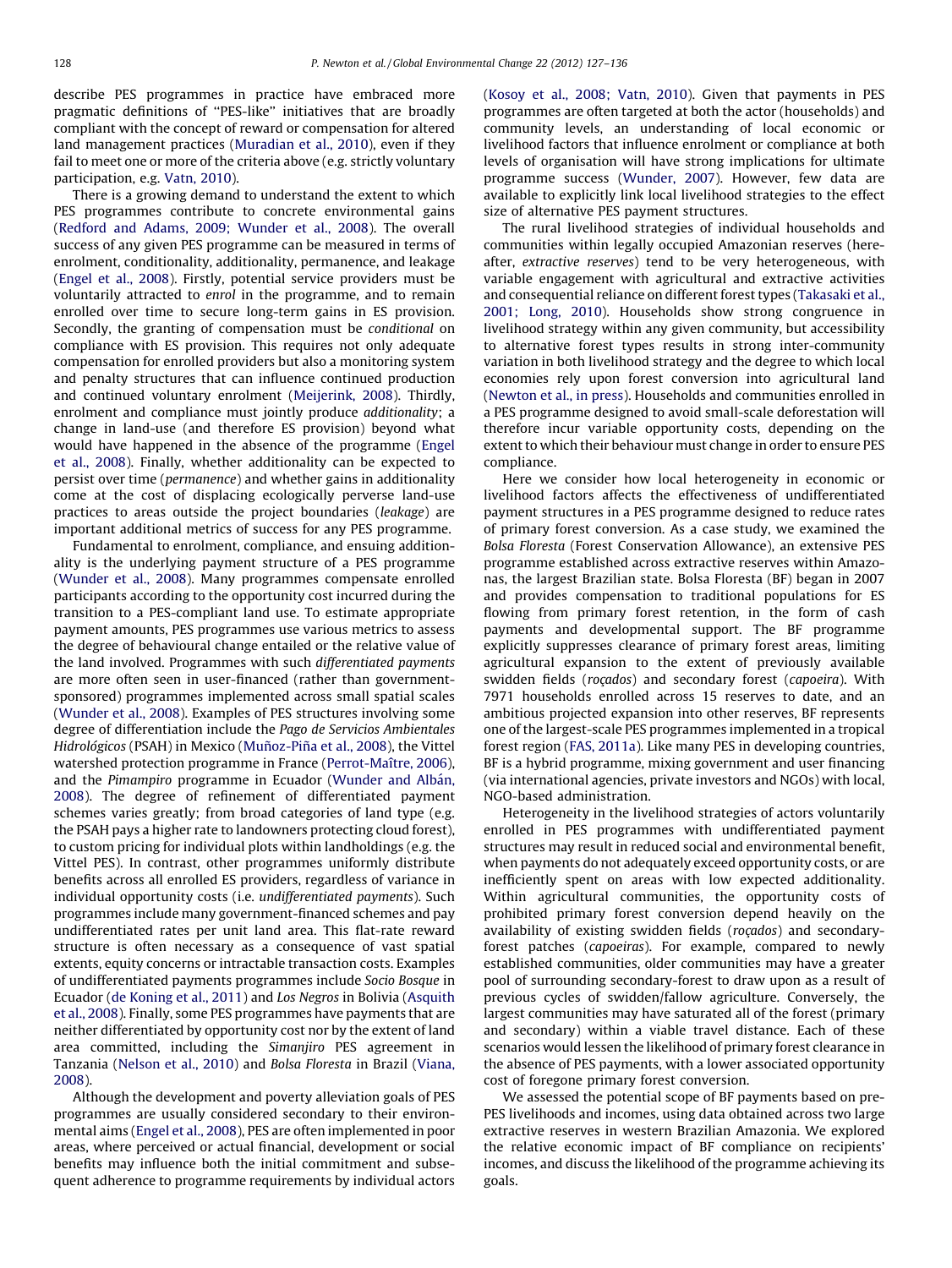## <span id="page-2-0"></span>2. Methods

#### 2.1. The Bolsa Floresta PES programme

The Bolsa Floresta is a voluntary PES programme that grants financial compensation to individual households and communities in exchange for a commitment to zero conversion of primary forest ([Viana,](#page-9-0) 2008). Deforestation in this region is largely driven by chainsaw-operated clearance of small (0.1–6.6 ha, in our study area) patches of primary, upland (terra firme) forest to cultivate food crops—primarily manioc, which is the staple source of carbohydrates in Amazonia. Annual monitoring of deforestation inside reserves is performed by partnering institutions using a combination of site inspections and satellite images. All residents of participating reserves are actively invited to enrol in the programme.

Following explanatory workshops that set out the BF concept, conditions, and reward structure to community representatives, individual households are invited to enrol in the programme ([Viana,](#page-9-0) 2010). BF offers compensation at four different levels that can be accessed simultaneously by participating communities. *Bolsa Floresta Familiar* (BFF) is a monthly payment of R\$50 ( $\sim$ USD 30) awarded to individual families. Equal payments are awarded to all enrolled households, regardless of the extent of intended avoided primary forest conversion. In addition, two different compensation grants can be accessed at the community level. Bolsa Floresta Renda (BFR) supports alternative income-generating activities that do not rely on deforestation, including fishing and the extraction of non-timber forest products such as natural oils, fruit, and honey. Enrolled communities are awarded through development support averaging R\$4000 (~USD 2560) per community per year (based on an average community size of 11.4 households). The second community-level support programme, Bolsa Floresta Social (BFS), offers enrolled communities a range of development infrastructure; also averaging an annual cash reward of R\$4000 per community, this grant funds improvements in water sanitation, basic education, health, communication, and transport ([Viana,](#page-9-0) 2008). Finally, Bolsa Floresta Associação (BFA) supports the political organisation and cooperatives of residents' associations active within each protected area. The BFA is calculated as 10% of the aggregate value of all BFFs within a given extractive reserve and provides logistical support to local leaders to promote social justice and guard the interests of reserve residents. The benefit of the BFA is thus effectively divided evenly across all enrolled communities within a target reserve. This study considers all four components, although we focus on the BFF because this is the largest cash payment to individual families.

#### 2.2. Study site

This study was conducted within the context of a 3-year, interdisciplinary research project aiming to understand the dynamics of extractive practices within multiple-use Amazonian forest reserves. The study was conducted within and around two contiguous extractive reserves; the federally managed Médio Juruá Extractive Reserve (hereafter, ResEx Médio Juruá) and state-managed Uacari Sustainable Development Reserve (hereafter, RDS Uacari) (Fig. 1). The reserve complex is bisected by the Juruá River, a large white-water tributary of the Amazon (Solimões) River in the State of Amazonas, Brazil. A wide band of seasonally flooded (várzea) forests along the main river channel is inundated between January and June, while terra firme forests on higher elevation have not been flooded for hundreds of years. The elevation is 65–170 m above sea level and the terrain is flat or undulating.

The ResEx Médio Juruá and RDS Uacari were decreed in 1997 and 2005, respectively, and are currently inhabited by some 4000



Fig. 1. Location of communities within, and immediately outside, the boundaries of the Uacari Sustainable Development Reserve and the Médio Juruá Extractive Reserve in the state of Amazonas, Brazil. Black pentagons indicate communities that were surveyed on a weekly basis; grey pentagons indicate communities that were interviewed only once; hollow pentagons indicate other communities. Insets show the locations of Amazonas within Brazil(above), and the study area within the full protected area network of Amazonas (below).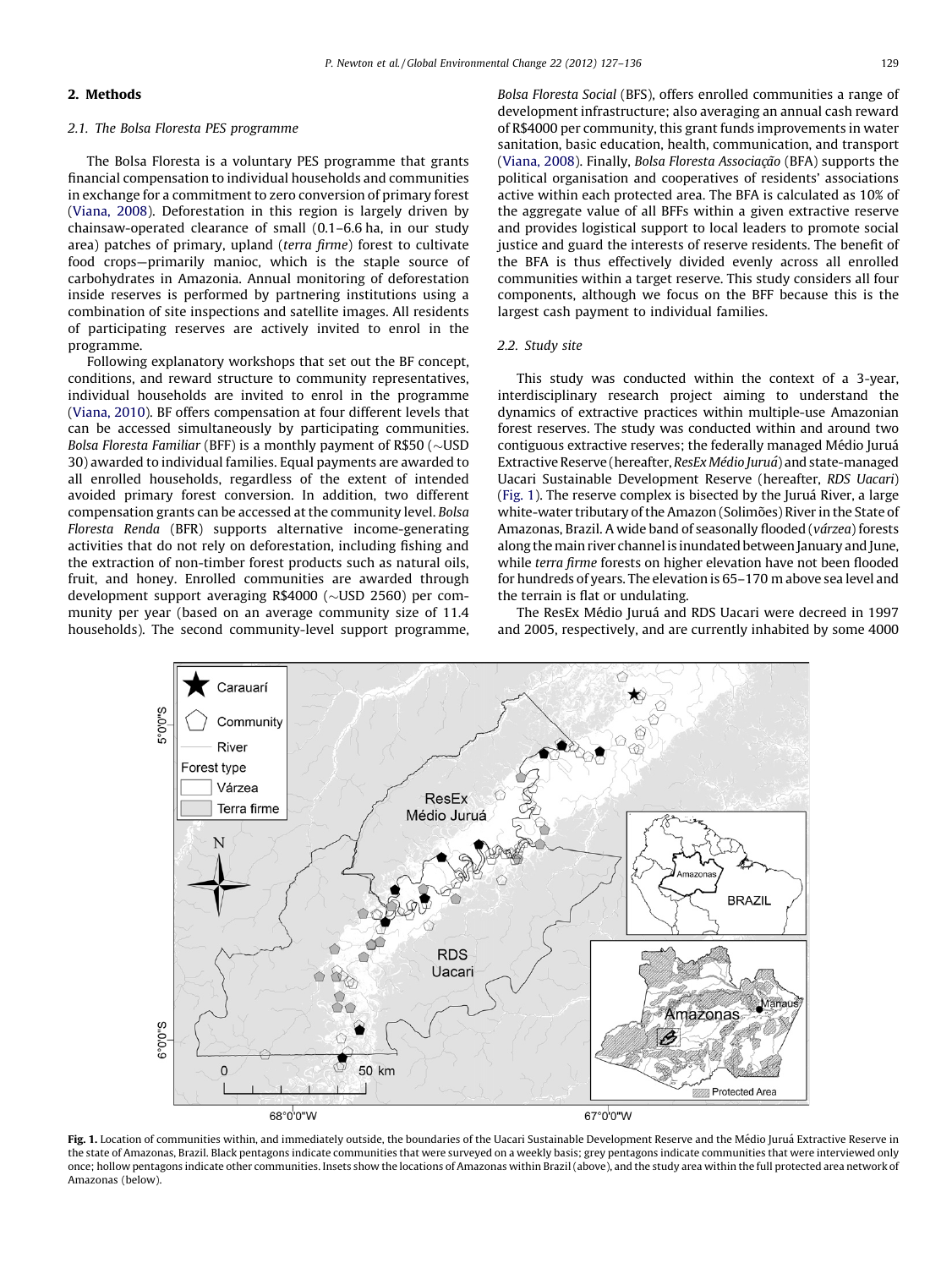legal residents distributed across approximately 60 settlements of between 1 and 89 households (mean  $\pm$  SD = 10.3  $\pm$  13.2, median = 7,  $N$  = 50). Household occupancy was also extremely variable (mean  $\pm$  SD = 7.0  $\pm$  3.0, range = 1–17, N = 179). Most communities are located along the main river channel, while others are settled on the banks of tributaries and oxbow lakes on either side of the Jurua´ River. Reserve residents variously engage in agricultural, extractive and fishing activities for both subsistence and cash income ([SDS,](#page-8-0) [2010](#page-8-0)). We collected socioeconomic data from 181 households across eight communities in the ResEx Médio Juruá, 17 communities in the RDS Uacari, and two communities immediately outside these reserves, all of which were located along a 380-km section of the Juruá River [\(Fig.](#page-2-0) 1).

Currently, only residents of the RDS Uacari qualify for the BF programme, since the programme has yet to be implemented in the ResEx Médio Juruá. However, to explore the range of household and community livelihoods and economies, we consider data from both reserves, because the geographic, sociopolitical and economic conditions faced by residents of the ResEx Médio Juruá are essentially identical. De facto reserve management by either federal or state agencies is of relatively little practical consequence to the livelihood strategies or income opportunities of reserve residents. Our data were collected at the very inception of the BF programme, since our study aimed to assess whether existing heterogeneity in livelihood strategies would affect the degree to which payments benefited households with different revenue sources and annual incomes. By studying incomes at the outset of the programme, we can be sure that PES payments made negligible impact on the income-generating activities of reserve residents and that behavioural patterns recorded in this study had not been pre-adjusted in response to the BF cash rewards.

### 2.3. Weekly monitoring

Weekly surveys were conducted in 127 households across 14 communities between March 2008 and July 2010. This sampling effort represented  ${\sim}23\%$  of all active households in the two reserves. One previously trained resident from each community visited up to 10 randomly selected households per community on a weekly basis and recorded all extractive and agricultural activities of each household. Because median community size was 7 households (Section [2.2\)](#page-2-0), our weekly sampling protocol effectively captured most households within a given settlement. Each week, this trained resident (household monitor) questioned a senior household member about three types of cash-income activities: (i) cultivation of agricultural products; (ii) extraction of plant forest resources; and (iii) fishing. For each activity, the household-scale quantities of all resources collected or produced were recorded, together with the transaction values of traded goods. We analysed data from all households for which data acquisition included at least 40 weeks spread over a period of at least 365 consecutive days, resulting in a subset of 82 households from 10 communities (mean number of weekly samples per household =  $66.6 \pm 10.3$ ). Other households sampled ( $N = 45$ ) failed to capture a full year-round seasonality cycle, and were therefore excluded from the analyses. All monetary values are reported in Brazilian Reais (exchange rate R\$1 = USD 0.61, 16th May 2011). In this study, we focus on household income from agricultural activities since this is the main driver of primary forest clearance and the primary source of revenue affected by the BF programme. The full livelihood strategies of the focal communities are described in [Newton](#page-8-0) et al. (in press).

## 2.4. One-off interviews

Two modes of voluntary, one-off interviews targeting all 181 households belonging to 27 communities were conducted by PN and WE between June and December 2009. Quantitative data acquisition took place during household interviews, which on average lasted 20 min. These were undertaken with one or more senior members of each household to document household scale demographic profiles, income, and perceptions of the BF programme (RDS Uacari communities only). Community-level interviews lasted an average of 50 min and obtained both quantitative and qualitative data. These were conducted with a senior member of each community (usually the locally elected leader) to document the overall demographic profile, physical geographic setting, infrastructure, and material assets of each community. Both forms of interviews were structured, although additional information was recorded on an ad hoc basis whenever offered.

#### 3. Results

#### 3.1. Household cash economies

Mean monthly income varied widely between households  $(R$563 \pm 349, N = 82$ , range = R\$55–R\$1656 per household). Community-level income, estimated as the sum of all household incomes and extrapolated to additionally account for those households that were not surveyed weekly, was also highly variable (R\$11,701  $\pm$  17,880, range = R\$2722–R\$61,308 per community per month,  $N = 10$ ). Unsurprisingly, communities with more households had a higher total community income ( $r = 0.995$ ,  $p < 0.001$ ).

Manioc production accounted for 62.3% of all agricultural yield, but varied widely across households  $(47.5 \pm 50.6 \text{ kg})$ , range =  $0-270.4$  kg of manioc per household per week,  $N = 82$ ). Production for consumption ranged from 0 to 59.9 kg per household per week (mean =  $14.5 \pm 12.1$  kg), while revenue generated from sales ranged from R\$0 to R\$227.72 per household per week (mean = R\$29.78  $\pm$  42.25). Prices per 50-kg sack were relatively stable both temporally and spatially (R\$46.11  $\pm$  16.20, N = 1441 50kg sacks).

Most interviewed households (139/180; 77.2%) received at least one form of cash state benefit other than BF. In particular, 73.3% of households received a Bolsa Família allowance, which is paid at a rate of R\$68 per family plus R\$22 per school-aged child, for up to a maximum of three children. Additionally, 14.4% of households contained one or more persons (elderly or disabled) in receipt of a state pension, who on average were paid R\$453 per month.

## 3.2. Potential role of Bolsa Floresta payments in household cash economies

The monthly R\$50 BFF flat-rate payment to individual households accounted for between 2.9% and 69.5% of mean monthly income ( $N = 82$ , mean  $\pm SD = 11.9 \pm 11.1\%$ ). In addition, the cash value of community-level grants (BFR and BFS) each equated to an extra R\$29.24 per household per month (R\$4000 per 11.4 households per year). The per capita value of the set-rate payments of BFF ranged between R\$2.9 and R\$50.0 (R\$9.2  $\pm$  6.5) per month, depending on the number of occupants within the household. The majority of households (135/180) were in receipt of a higher cash income from other welfare payments than offered by the direct cash payment of the BFF (mean  $\pm$  SD recipient household income per month: from Bolsa Família = R\$122  $\pm$  277, N = 132; from pensions = R\$558  $\pm$  210,  $N = 26$ ).

## 3.3. Livelihood heterogeneity

The relative subsistence and monetary importance of manioc cultivation was highly variable across households and communities, implying that opportunity costs incurred in forgoing future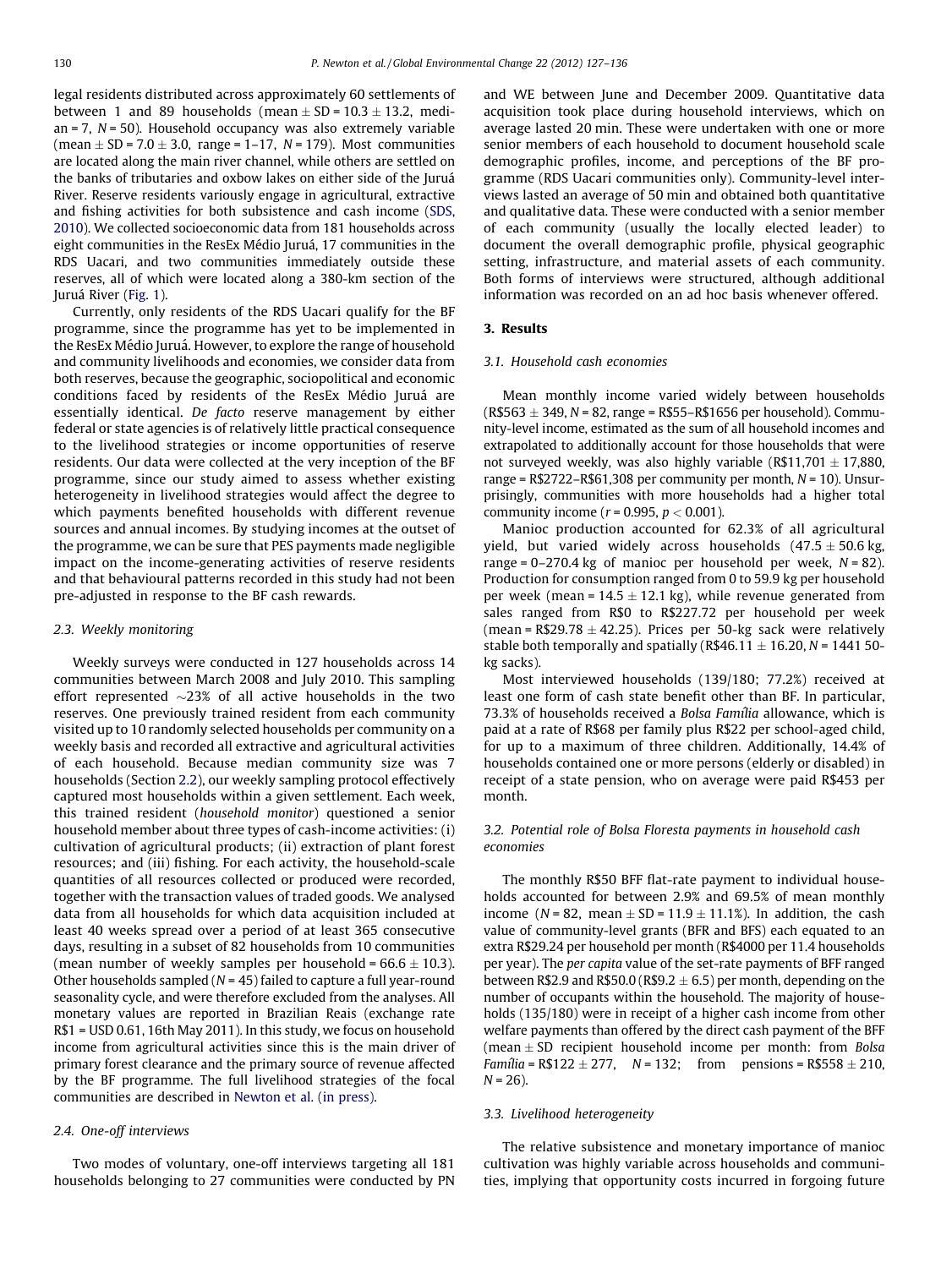cultivation in former primary forest areas varied widely across individual families and communities. There was a positive correlation between household size and the number of equally spaced stems of manioc in cultivation (a good proxy of aggregate crop volume) in neighbouring swidden fields ( $r = 0.341$ ,  $N = 171$ ,  $p_{one-tailed}$  < 0.001). Manioc crop size and estimated planted area were strongly correlated  $(r = 0.719, N = 22$  fields,  $p_{one}$ .  $t_{\text{ailed}}$  < 0.001), indicating that larger families tended to cultivate larger areas, thereby placing correspondingly higher demand on suitable agricultural land in unflooded terrain.

The proportion of total income represented by manioc agriculture also varied widely between weekly surveyed households (mean  $\pm$  SD = 21.1  $\pm$  22.3%, N = 82). Most household and community-level variation in manioc cultivation in this swidden agriculture system was driven by accessibility of surrounding terra firme forest [\(Newton](#page-8-0) et al., in press). Hence, entire terra firme communities tended to engage heavily in manioc agriculture, with a high level of intra-community congruence in the overall livelihood of individual households. The proportion of total community income represented by manioc was accordingly highly variable (range = 0– 32.6%, mean =  $11.2 \pm 13.2$ %, N = 10).

# 3.4. Implications of income heterogeneity for Bolsa Floresta

Households that produced more manioc reported higher total income ( $r = 0.465$ ,  $N = 82$ ,  $p < 0.001$ ), thereby receiving a lower proportion of their total income from the set-rate payments of the BFF, compared to households engaged principally in alternative income-generating activities. The relative contribution of BFF payments to mean monthly household income was therefore lower for those households more heavily reliant on agriculture (Fig. 2).

## 3.5. Perceptions of opportunity costs

In general, Bolsa Floresta participants were positively engaged with the concept of the PES programme, with 43/45 respondents stating that they supported the general idea of the programme. However, all six respondents that commented on the reward structure indicated that the fixed value of the payments was too low. For example, one informant from an upland community commented that ''a swidden field can make much more money



Fig. 2. Relationship between agricultural income derived from manioc cultivation and total income from all sources for 82 households in the Médio Juruá region of western Brazilian Amazonia (R\$1 = USD 0.61). The distance between the linear regression (solid) line and the monthly R\$50 grant awarded by the Bolsa Floresta programme (dashed line) indicates the relative contribution of BFF to the total household income.

[than the monthly R\$50 BFF grant]" (interview number: J183). A second informant commented that ''Bolsa Floresta does not fully compensate the loss of not being able to plant manioc in a cleared primary forest area, since swidden fields in cleared secondary forest areas are not nearly as productive'' (J185). In contrast, an interviewee from a seasonally flooded forest community whose income was principally derived from fishing rather than manioc cultivation stated that he supported the programme ''because I don't need to change anything I do [to qualify for the BFF grant]'' (J131). Another highlighted inter-community heterogeneity, noting that ''some [communities] have more secondary forest available than others'' (J184), which permits continued agricultural expansion into secondary forest, while remaining compliant with BF requirements.

### 4. Discussion

The implementation of PES programmes in tropical forest regions is still largely incipient and is beset by poorly explored questions of optimal design and administration. Using the Bolsa Floresta case study, we explored how local heterogeneity in demographic, economic or livelihood factors affects the opportunity costs incurred by rural Amazonians in the context of a PES programme with an undifferentiated payment structure. In designing and implementing the BF programme, its proponents stated ''that to promote forest conservation and sustainable development, different strategies should be formulated for each Amazonian sub-region, since it is clearly heterogeneous'' [\(Viana,](#page-9-0) [2008\)](#page-9-0). We agree with this assertion, and additionally highlight the importance of taking into account local and landscape-scale heterogeneity in incomes and livelihood strategies of PES participants to maximise the value of conservation programmes while minimising local opportunity costs.

Evidence suggests that the economies of individual households and communities of tropical forest dwellers vary significantly according to geography and local demographics [\(Takasaki](#page-8-0) et al., 2001; [Newton](#page-8-0) et al., in press). Our data show that household and community income, family size, and livelihood strategy vary widely across the two focal reserves. This is likely to contribute to similarly varying opportunity costs faced by individual actors (households) as they decide to join the BF programme, or to comply with its zero-primary forest conversion policy following enrolment.

#### 4.1. Cash-payments

PES cash rewards can make significant contributions to rural households' cash incomes (Corbera et al., 2009; Lee and [Mahanty,](#page-8-0) 2009; [Pham](#page-8-0) et al., 2009). The monthly fixed-value R\$50 BFF payment awarded to individual families represented between 3.0% and 90.2% of mean monthly household cash income. The large variation in household size (1–17 people per household) resulted in much lower per capita values for the monthly BFF payment for larger families. A family of two received R\$25 per person per month, compared to just R\$2.94 per person per month in a household of 17 people.

In addition to this wide-ranging per capita contribution to household revenues, BFF represents a lower cash contribution to household incomes relative to other existing welfare payments. Bolsa Família, for example, is a poverty-alleviation government subsidy available to all families with a mean monthly income lower than R\$140 [\(Lindert](#page-8-0) et al., 2007). Most households interviewed received a Bolsa Família grant, with a mean value of R\$122 per month that was 2.5-fold greater than the BFF payment. In addition, monthly state pensions (for the elderly or disabled) of  $\sim$ R\$453 per entitled person again accounted for a much higher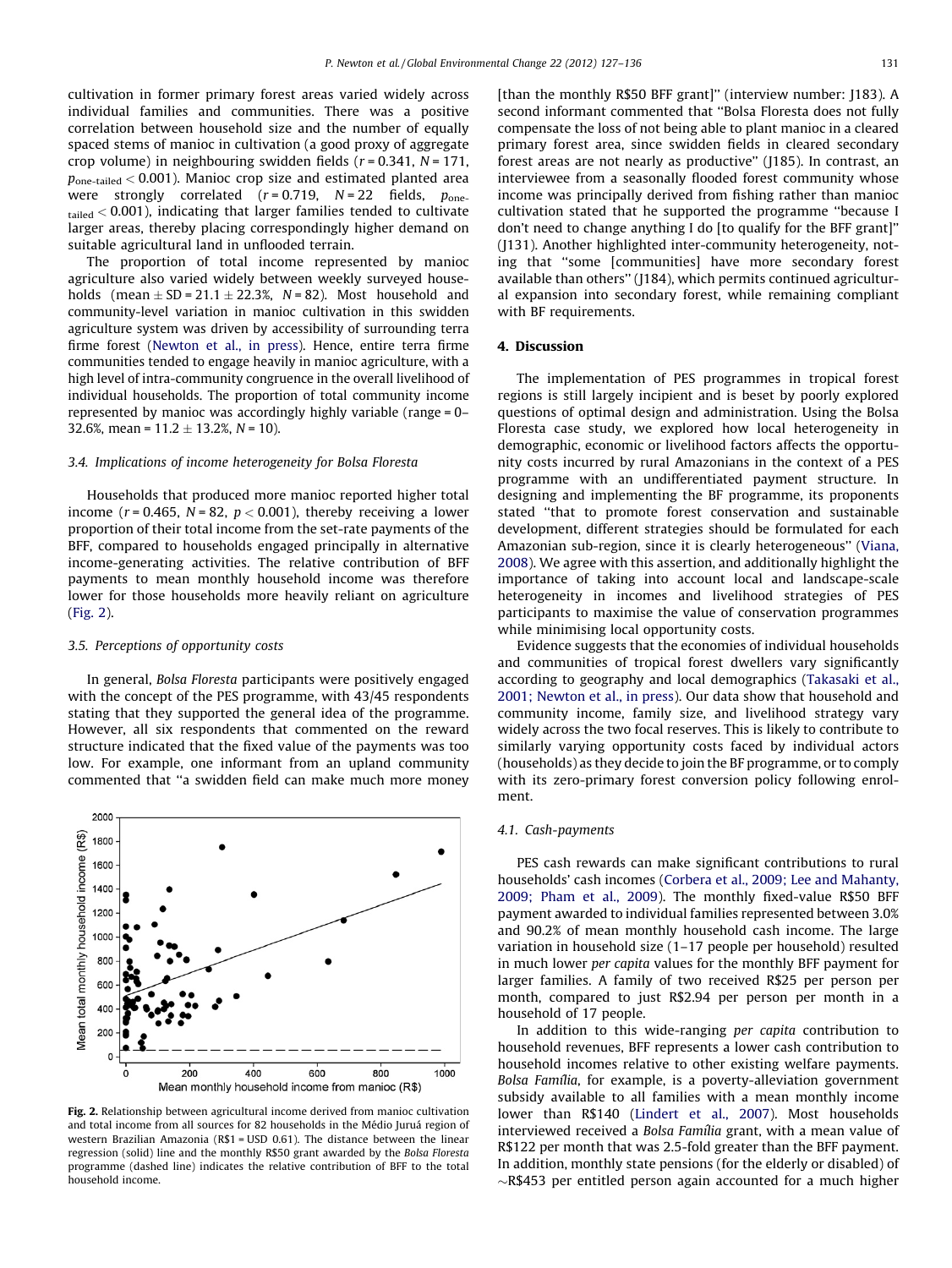<span id="page-5-0"></span>contribution to recipient households. While these other forms of welfare support are conceptually and administratively isolated from the PES programme, recipient households tended to associate them together and frequently compared the benchmark value of one against the other. In this light, BFF not only carries a lower cash value than other subsidy programmes, but additionally demands behavioural changes in cultivation practices that potentially incur a cost far exceeding its benefit.

Securing financial assets is a necessary, but not sufficient, contribution to sustainable livelihoods; the process must also develop social and physical assets (Lee and [Mahanty,](#page-8-0) 2009). Household-level cash payments are just one component of the BF programme, which also includes reserve-level grants to residents' associations (BFA) and community-level grants for health and education programmes (BFS) and extractive industry infrastructure (BFR). Translated into monetary worth this represents an estimated annual investment of R\$13,560 to the RDS Uacari (number of enrolled households in September 2010 = 226), plus a mean R\$5193 per community (mean RDS Uacari community size = 7.14 households). These payments effectively increase the benefit to each household to a total of R\$113.48 per month, with the total BF investment thus representing a much higher proportion of the sum of households' annual income  $(range = 6.5-157.6\%, mean = 27.1 \pm 25.2\%, N = 82).$ 

## 4.2. Livelihood options and opportunity costs

Livelihood strategy is a crucial determinant of the pressure that an individual household or community may place on standing forest (Lee and [Mahanty,](#page-8-0) 2009). Since manioc production in swidden/fallow systems is the principal driver of primary forest

loss in these reserves, opportunity costs incurred by enrolling in BF are higher for participants depending heavily on agriculture than for those engaged primarily in fishing or plant extractivism. Within our two focal reserves, economic specialisation is typical of most households, which derive over half of their income from either agriculture or extractivism of fish or plant forest products ([Newton](#page-8-0) et al., in [press\)](#page-8-0). Heterogeneity may occur on a community level, with congruence in livelihood strategy between households within the same community but considerable variation between communities. Extractive communities in Amazonia are often located closer to seasonally flooded (várzea or igapó) forest habitat and often plant the majority of their crops in cleared várzea forest patches and on fertile beaches which require no regular clearance of additional forest, since they are annually replenished by floodwater nutrients. They have a greater reliance on annual crops that can be harvested within the six-month period during which these areas are above water. Agricultural communities tend to be sited in upland areas located on oxbow lakes and tributaries farther from the main river channel. These communities also tend to be larger than extractive communities and swidden fields in these terra firme areas require fallow periods of over 3 years between successive crops; two factors that result in a higher demand for cleared forest areas. In this system, payments to households within communities surrounded by seasonally flooded forest are far less effective than payments to households within communities embedded in terra firme forest. Extractive households place the least pressure on primary forest, yet receive an equal value of reward (Fig. 3).

We show that those households and communities that derive the highest incomes from manioc agriculture (as opposed to plant extractivism, fishing or other agricultural yields) are also those that



Fig. 3. The logic of differentiated payment structures in payments for environmental services (PES) programmes, in which the costs and benefits to potential PES participants are schematically illustrated. In the study system of the Médio Juruá region of the Brazilian state of Amazonas, suppression of primary forest clearance confers greater opportunity costs to an agricultural community than it does to an extractive community. (a) Under the undifferentiated payment structure, the extractive community is unnecessarily over-rewarded; as a result, limited funding means that the higher opportunity costs of the agricultural community may not be adequately compensated. (b) Under the differentiated payment structure, on the other hand, benefits outweigh the costs for both communities. Adapted from Engel et al. [\(2008\)](#page-8-0).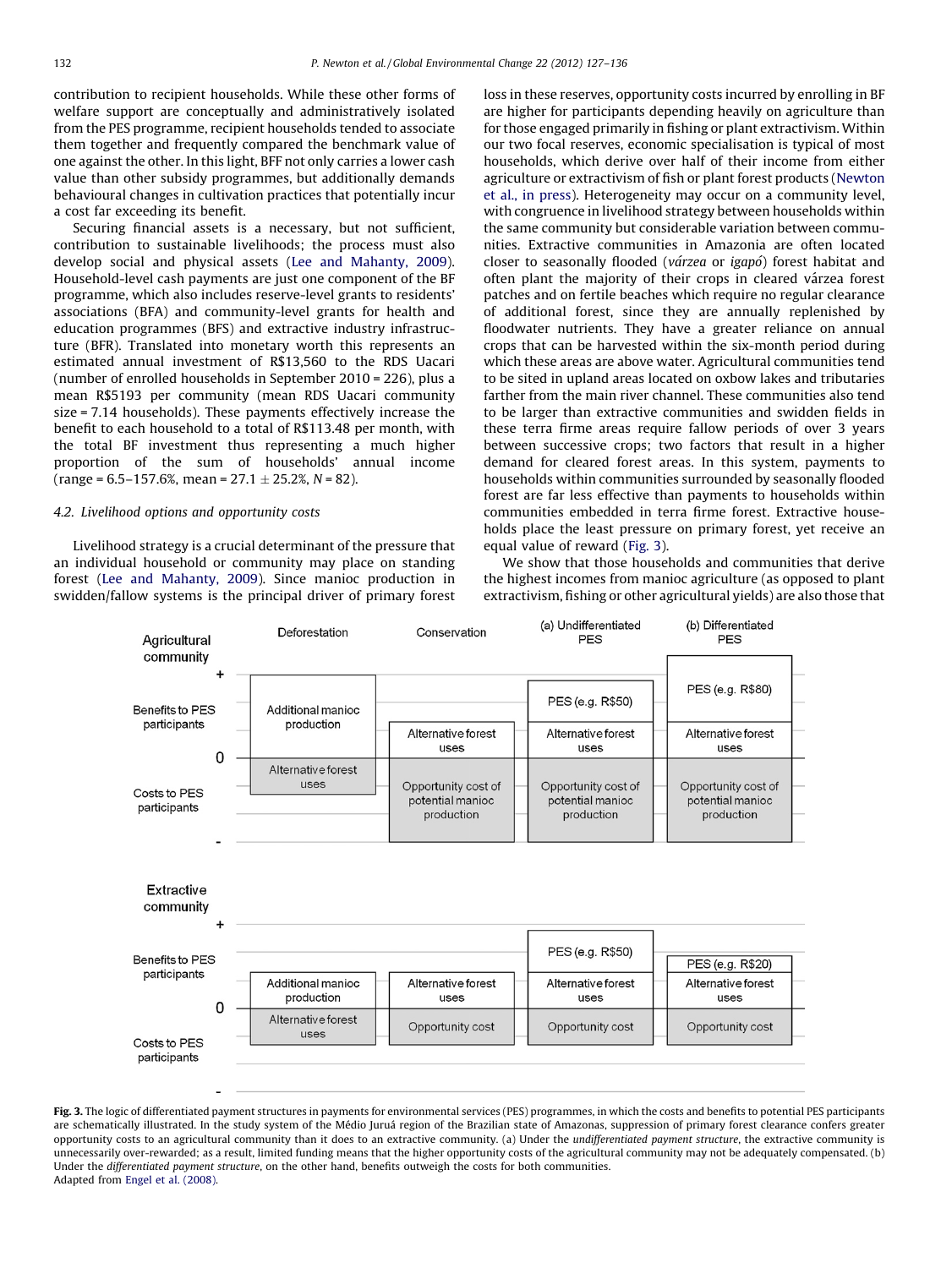generate the largest overall cash incomes. As a consequence, the relative value of BF payments is lower for these households. Therefore, ironically, heavily agricultural households, whose behaviour the BF programme specifically aims to alter, receive the lowest financial incentives from its introduction.

Finally, if a PES programme precludes an economic activity it should consider the substitute income-generating activities available, since it is usually easier for some households to adapt than others. The opportunity costs incurred by a given household reflect not just the proportion of income provided by PES compensations, but the availability of income-generating activities that do not demand new forest clearance ([Fig.](#page-5-0) 3). Terra firme forests in our study landscape tend to have lower natural densities of frequently marketed non-timber forest products (e.g. Hevea spp. rubber and Carapa guyanensis oilseeds). This poses additional questions for the appraisal of the economic viability of alternative income-generating extractive activities that can be pursued within relatively undisturbed forests.

## 4.3. Participant perception, enrolment and compliance

The perception of land managers of the relative costs and benefits of a given PES programme strongly influences enrolment, compliance and, therefore, programme success ([Kosoy](#page-8-0) et al., 2008; Pham et al., 2009; [Sommerville](#page-8-0) et al., 2010a; Vatn, 2010). Although the BF programme conducts annual independent assessments of primary forest conversion, specific plot-level tracking of land use change that can be associated to enrolled individuals is difficult, complicating the monitoring of recipients' adherence to the BF programme's requirements. Participant perceptions of the programme may therefore be a critical indicator of its likely success in the medium and long-term. Ad hoc comments made by interviewees, and those surveyed elsewhere, indicate that many recipients of BF consider the value of the BFF payments to be too low (FAS, [2011b](#page-8-0)), and that this perception may be related to the disproportionate opportunity costs incurred by communities more strongly engaged in agriculture. We found that larger households, which are most likely to place the highest pressure on standing terra firme forest, receive the lowest per capita compensation for agreeing not to convert forest cover. While our data are insufficient to quantify whether households more heavily reliant on manioc production were more dissatisfied with the value of the BFF payments, anecdotal evidence indicates this to be a widespread concern within our focal reserves across both enrolled and nonenrolled households.

In general, the relationship between PES payments and behavioural change is complex, and this remains an area of active research ([Vatn,](#page-8-0) 2010). The role of financial incentives in altering land management behaviour can focus either on their use as payment for a specified ES (in a buyer-seller context) or, alternatively, as compensation for improved environmental stewardship (in a cooperative reciprocity context). These two approaches have very different implications for how land managers perceive, participate and comply with PES regulations (Kosoy and [Corbera,](#page-8-0) 2010; Vatn, 2010). The former use of financial incentives, as a market instrument, may result in increased gains in compliance and efficiency of ES delivery, but at the detriment of social trust and elevated transaction costs [\(Vatn,](#page-8-0) 2010). Alternatively, the use of financial incentives as compensation for stewardship may increase efficiency and trust through enhanced informal monitoring (both self-policing and between enrolled actors), but may diminish control over specific ES outcomes ([Meijerink,](#page-8-0) 2008; Vatn, 2010). The de facto perception of the undifferentiated payments within the BF scheme may be as compensation for stewardship, rather than market payments for ES provision. While we did not collect information that allows us to quantify (1) whether BFF payments are perceived as financial instruments or stewardship compensations, or (2) how these perceptions influence BF enrolment or compliance, we suggest that the relationship between PES payment value and behavioural change within the BF programme be further examined before planned programme expansions are implemented.

Financial incentives are seldom the only important motivators of participation (e.g. [Kosoy](#page-8-0) et al., 2008), and economically poor rural households may enrol in a PES programme even if individuals believe the value of payments to be small relative to their opportunity costs. Firstly, access to the community-level benefits of a PES programme may be made contingent upon individual participation. BF provides three inter-related collective payments targeting communities or whole protected areas, in addition to individual household level payments. Enrolled household decisions of whether or not to open a new primary forest clearing, thereby falling out of compliance with the BF programme, can threaten continued community level payments and are therefore modulated by a larger social context. Economic incentives, social norms and community power structures are all important drivers of behavioural change, so individuals who decide not to comply may be exposed to a range of social pressures that together confer a greater likelihood of adherence to the programme's requirements (Chen et al., 2009; [Sommerville](#page-8-0) et al., 2010a). Secondly, participants may decide that any value of payment is better than none at all, particularly when existing power asymmetries prevent ES providers from engaging with ES price setting [\(Pham](#page-8-0) et al., 2009; Kosoy and [Corbera,](#page-8-0) 2010).

#### 4.4. Undifferentiated distribution of PES compensation

Maximal economic efficiency may be achieved by a PES programme whose payment levels are determined by the actual opportunity costs ([Pham](#page-8-0) et al., 2009). Many programmes' payments are currently determined by administrative ease or by buyers' budgets, with minimal consultation with programme participants at the design phase. The undifferentiated payment structure of the Bolsa Floresta PES programme minimises transaction costs in a spatially extensive and logistically challenging project that pays thousands of enrolled households across multiple conservation units. However, this payment structure may ultimately cap the effectiveness of the BF programme. If the value of PES compensation reflected the degree to which households depend on primary forest clearance, the payments might be more effective in influencing the behaviour of their recipients ([Fig.](#page-5-0) 3).

Most undifferentiated PES programmes implement their payments according to the total land area committed to the programme by the enrolled landowner. The Socio Bosque programme in Ecuador awards payments of up to USD 30 per ha per year to farmers based on the area of forest that they preserve [\(de](#page-8-0) [Koning](#page-8-0) et al., 2011). Similarly, the programme at Los Negros in Bolivia rewards PES participants with one bee-hive per 10 ha of forest protected per year ([Asquith](#page-8-0) et al., 2008). Since land within Amazonian extractive reserves is not actually owned by reserve residents, who are instead granted long-term usufruct rights of the reserve territory, determining payments directly on the basis of area is not a simple option. However, this in itself does not present an absolute barrier to the development of differentiated payments and the relative opportunity costs of enrolled PES participants can be assessed in alternative ways ([Pagiola,](#page-8-0) 2008).

Differentiated payment structures may bring significant efficiency benefits by employing spatially explicit rates that are tailored to the variable ES provision potential and opportunity costs of different forest landscapes ([Wunder,](#page-9-0) 2005; Chen et al., [2010\)](#page-9-0). Such spatially targeted payments have been successful in a range of existing forest PES programmes involving retention of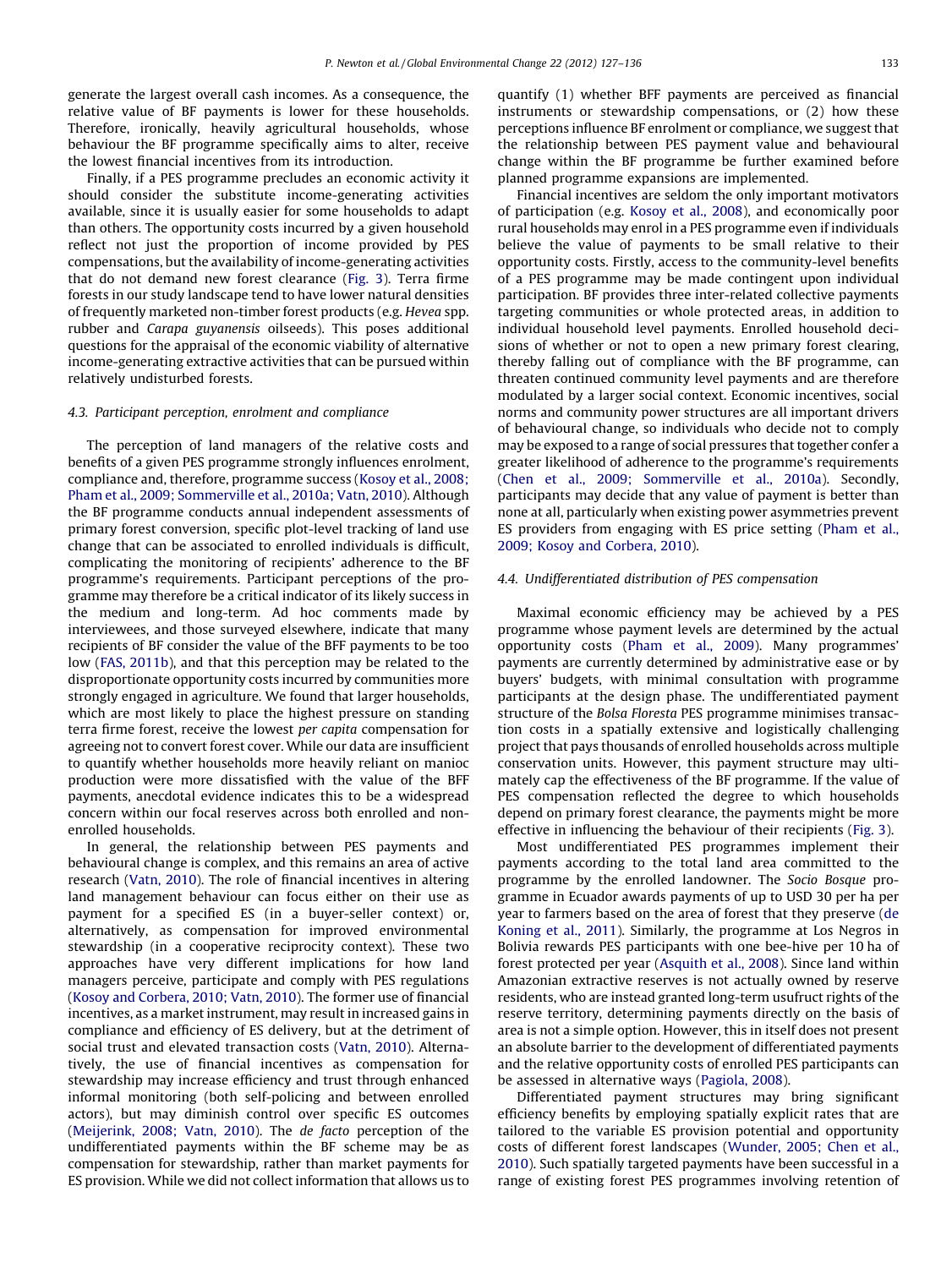carbon stocks or hydrological services. For instance, the PSAH programme in Mexico pays per hectare rate to enrolled landowners, with higher rates in areas where the value of the ES provided is considered to be higher (Muñoz-Piña et al., 2008). The Vittel PES programme discriminates four groups of landowners, each with unique opportunity costs to PES compliance ([Perrot-](#page-8-0)Maître, 2006). While administratively more complex, such an approach may enhance the likelihood of distributing limited funds in a manner most likely to achieve the maximum return in terms of forest protection (Wünscher et al., 2008). Conversely, undifferentiated payment structures risk economic inefficiency, with many payments being directed at low deforestation-risk landowners ([Fig.](#page-5-0) 3).

Our data suggest that there is high potential for BF payments to be distributed across households and communities that are unlikely to contribute to additionality of avoided deforestation in this system, at least in the short-term (May and [Millikan,](#page-8-0) 2010). One means to achieve a more efficient distribution of funding might be to develop a conditional metric by which to assign BF payments to single households or communities. While a community-level assessment of the location, abundance, ownership, and land tenure system associated with secondary forest areas available to expand manioc cultivation would have the highest likelihood of achieving true additionality in avoided deforestation, the transaction costs of such a programme are likely to be prohibitively high. Here we propose two proxies relying on simple household-level interviews that can achieve a large degree of conditionality.

A demographically adjusted payment structure would help to lessen the variation in per capita value of BFF payments. Although households are the fundamental unit for resource-use decisionmaking, household traits are rarely considered in determining opportunity costs (Chen et al., [2010\)](#page-8-0). Community payments already acknowledge demographic heterogeneity by calculating the value of the BFR and BFS according to the size of the recipient community. Extending the same logic to take account of household size for BFF payments would also reduce inter-household variability in per capita payment values. Other subsidies, such as the Bolsa Família grant, already take account of varying family size by adjusting payments in proportion to the number of school-age children. Of the 180 households we surveyed, 73% were already receiving Bolsa Família, which was implemented nationwide, implying that the data required to adjust payments by family size are already available.

A livelihood-adjusted payment structure could be applied in systems where the relationship between opportunity costs and land-use in different habitat types can be approximated ([Fig.](#page-5-0) 3). Explicit accounting of the pressure of individual households to clear new forest areas can be used as a proxy for opportunity cost. The strong household-scale relationship between farinha production and the number of manioc stems planted in swidden fields or the area of these fields [\(Newton](#page-8-0) et al., in press) can act as such a proxy in this system. These data can be more readily obtained from a single interview, and in our experience can be accurately quantified by most senior members of households.

The availability of terra firme and seasonally inundated várzea forest within the immediate vicinity of a community is the strongest determinant of household-scale livelihood strategies within Amazonian reserves ([Newton](#page-8-0) et al., in press). Alternatively, therefore, landscape structure and composition can be readily assessed using satellite imagery, thus serving as a straightforward and objective proxy of livelihood pattern. This fails to consider variation in secondary-forest availability, which may be a key determinant of opportunity costs, but even suboptimal payment differentiation is demonstrably more efficient than complete undifferentiation (Chen et al., [2010\)](#page-8-0).

A number of factors can reduce the desirability of a conditional approach in a PES programme such as BF. The first of these is the possibility that non-qualifying households or communities may realign their behaviour to become qualified for PES, but in a manner detrimental to ES provision. For example, a household with no previous history of manioc cultivation in terra firme areas could clear a field in order to claim compensatory benefits or a community considering where to resettle in the imminent future may be influenced by geographic variables that determine their qualification for PES payments. However, this possibility may be precluded either by the inertia associated with behavioural traditions or by ensuring that PES reward values closely reflect the actual opportunity costs incurred.

Secondly, the inclusion of poverty alleviation and socioeconomic development goals in the design of PES programmes remains contentious, since such objectives may not track local variation in the ecological effectiveness of payments, and indeed may demand the undifferentiated distribution of financial and practical investment across all individuals within a system, for reasons of social equity and perceived fairness [\(Sommerville](#page-8-0) et al., [2010b\)](#page-8-0). The definition of PES cited in this paper ([Wunder,](#page-9-0) 2005) clearly separates the goals of efficiency and equity, viewing PES primarily as a mechanism for ES conservation and regarding any effects on poverty reduction as positive side effects ([Muradian](#page-8-0) et al., [2010](#page-8-0)). Explicit adoption of development aims may eventually undermine the efficacy of PES programmes in achieving their conservation goals (Pagiola et al., 2005; [Wunder,](#page-8-0) 2008). However, the potential for payments to contribute to poverty alleviation is clear, and it may be unfeasible for designers of PES programmes to disentangle conservation and development goals ([Muradian](#page-8-0) et al., 2010). By 2030, carbon markets may benefit up to 50 million low-income households in developing countries [\(Milder](#page-8-0) et al., [2010\)](#page-8-0), and many PES programmes, including BF, promote development goals as a secondary but core aspiration (e.g. [Pham](#page-8-0) et al., [2009](#page-8-0)).

Finally, there remains the fundamental question of whether payments are acting solely as financial incentives to discourage primary forest conversion, or also as a reward for those who have sustained forest permanence over the years (May and [Millikan,](#page-8-0) 2010; [Muradian](#page-8-0) et al., 2010). This question applies both to entire protected areas and to individual households, since many of the sustainable development reserves targeted by BF are under little immediate deforestation pressure ([INPE,](#page-8-0) 2011), and we have argued that many households within a given reserve may not engage in forest clear-cutting for manioc agriculture. Such households pose a minimal threat to forest cover, so are perhaps not immediate candidates for incentive-based mechanisms that compensate for the opportunity cost of avoiding primary forest clearance. Their behaviour is unlikely to be altered by antideforestation financial payments, which must be interpreted either as economic inefficiency or as a reward for maintaining forest cover rather than an incentive not to diminish it.

Despite these factors, [Wunder](#page-9-0) et al. (2008) note that other government-financed programmes are moving away from undifferentiated payment structures in order to account for local heterogeneity in land use practices. Developing differentiated payment systems based on individual opportunity costs, while maintaining the benefits of a large-scale programme, could considerably strengthen the likelihood of BF and other PES programmes achieving their goals ([Fig.](#page-5-0) 3; Wünscher et al., 2008).

## 5. Conclusion

Bolsa Floresta is a pioneer and ambitious PES programme that aims to curb deforestation within Amazonian extractive reserves. However, its success is contingent upon inducing behavioural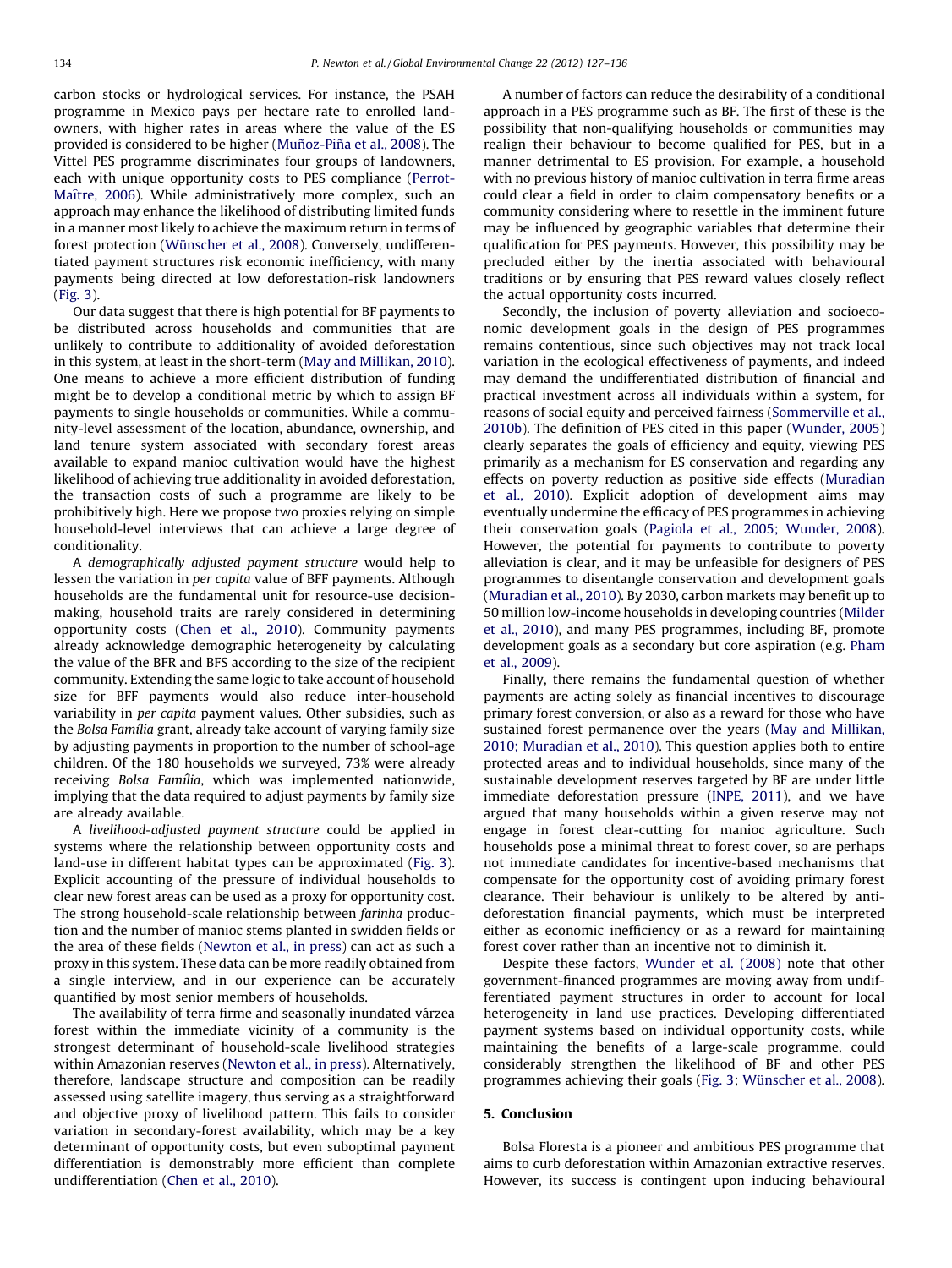<span id="page-8-0"></span>change in those enrolled; a process which the programme is catalysing by paying resident families an average 12% of their mean annual income while providing financial and practical support to community development projects. Here we draw attention to the economic inequality that an undifferentiated payment structure may create given the large variation in family size, household income, livelihood strategy and settlement geography—particularly in the degree to which different families engage with manioc agriculture. Households and communities pose varying degrees of threat to primary forest integrity and face unequal opportunity costs. The current system of compensatory payments thus results in heterogeneous impacts on recipients' economies and on their willingness to adhere to the programme's requirements. Addressing such challenges in the design and implementation of community-based PES interventions will be critical to the finetuning of BF and the development of other PES programmes in tropical forest regions. More broadly, PES programmes should consider this variability in determining the most effective means by which to modulate land-use practices of programme participants.

### Acknowledgements

This study was funded by a NERC studentship (3410625) and a DEFRA Darwin Initiative (UK) grant (Ref. 16-001). We wish to thank the Secretaria do Estado do Meio Ambiente e Desenvolvimento Sustentável (SDS) of Amazonas and the Instituto Brasileiro do Meio Ambiente e Recursos Naturais Renováveis (IBAMA) for supporting this research. Weekly survey data-collection forms were adapted from those used by the Programa de Monitoramento da Biodiversidade e do Uso de Recursos Naturais em Unidades de Conservação Estaduais do Amazonas (ProBUC). We are indebted to all household monitors for their diligent work conducting weekly surveys. We thank J. Johnson and two anonymous reviewers for comments on an earlier draft. This is publication No. 2 of the Projeto Médio Juruá series on resource management in Amazonian reserves (see [http://](http://www.tropicalforestresearch.org/projects/jurua.aspx) [www.tropicalforestresearch.org/projects/jurua.aspx\)](http://www.tropicalforestresearch.org/projects/jurua.aspx).

#### References

- Asquith, N.M., Vargas, M.T., Wunder, S., 2008. Selling two environmental services: in-kind payments for bird habitat and watershed protection in Los Negros, Bolivia. Ecological Economics 65, 675–684.
- Boyd, J., Banzhaf, S., 2007. What are ecosystem services? The need for standardized environmental accounting units. Ecological Economics 63, 616–626.
- Chen, X.D., Lupi, F., He, G.M., Liu, J.G., 2009. Linking social norms to efficient conservation investment in payments for ecosystem services. Proceedings of the National Academy of Sciences of the United States of America 106, 11812– 11817.
- Chen, X.D., Lupi, F., Vina, A., He, G.M., Liu, J.G., 2010. Using cost-effective targeting to enhance the efficiency of conservation investments in payments for ecosystem services. Conservation Biology 24, 1469–1478.
- Chhatre, A., Agrawal, A., 2009. Trade-offs and synergies between carbon storage and livelihood benefits from forest commons. Proceedings of the National Academy of Sciences of the United States of America 106, 17667–17670.
- Corbera, E., Soberanis, C.G., Brown, K., 2009. Institutional dimensions of payments for ecosystem services: an analysis of Mexico's carbon forestry programme. Ecological Economics 68, 743–761.
- de Koning, F., AguiÒaga, M., Bravo, M., Chiu, M., Lascano, M., Lozada, T., Suarez, L., 2011. Bridging the gap between forest conservation and poverty alleviation: the Ecuadorian Socio Bosque program. Environmental Science & Policy 14, 531– 542.
- Engel, S., Pagiola, S., Wunder, S., 2008. Designing payments for environmental services in theory and practice: an overview of the issues. Ecological Economics 65, 663–674.
- Farley, J., Costanza, R., 2010. Payments for ecosystem services: from local to global. Ecological Economics 69, 2060–2068.
- FAS, 2011. Fundação Amazonas Sustentável. [http://www.fas-amazonas.org](http://www.fas-amazonas.org/) (accessed 19.05.11).
- FAS, 2011. Fundação Amazonas Sustentável: relatório de pesquisa de opinião. [http://www.fas-amazonas.org/pt/useruploads/files/apresenta%C3%87%-](http://www.fas-amazonas.org/pt/useruploads/files/apresenta%C3%87%C3%83o_resultado_geralx.pdf) [C3%83o\\_resultado\\_geralx.pdf](http://www.fas-amazonas.org/pt/useruploads/files/apresenta%C3%87%C3%83o_resultado_geralx.pdf) (accessed 19.05.11).
- Fisher, B., Turner, R.K., Morling, P., 2009. Defining and classifying ecosystem services for decision making. Ecological Economics 68, 643–653.
- Instituto Nacional de Pesquisa Espacais (INPE), 2011. Projeto PRODES: monitoramento da floresta Amazônica Brasileira por satélite. [http://www.obt.inpe.br/](http://www.obt.inpe.br/prodes/index.html) [prodes/index.html](http://www.obt.inpe.br/prodes/index.html) (accessed 19.05.11).
- Kosoy, N., Corbera, E., 2010. Payments for ecosystem services as commodity fetishism. Ecological Economics 69, 1228–1236.
- Kosoy, N., Corbera, E., Brown, K., 2008. Participation in payments for ecosystem services: case studies from the Lacandon rainforest, Mexico. Geoforum 39, 2073–2083.
- Lee, E., Mahanty, S., 2009. Payments for environmental services and poverty reduction: risks and opportunities. RECOFTC Issues Paper. Regional Community Forestry Training Center for Asia and the Pacific, Bangkok, Thailand.
- Lindert, K., Linder, A., Hobbs, J., de la Brière, B., 2007. The nuts and bolts of Brazil's Bolsa Família programme: implementing conditional cash transfers in a decentralized context. SP Discussion Paper. The World Bank, Washington.
- Liu, S., Costanza, R., Farber, S., Troy, A., 2010. Valuing ecosystem services: theory, practice, and the need for a transdisciplinary synthesis. In: Ecological Economics Reviews, Blackwell Publishing, Oxford, pp. 54–78.
- Long, J., 2010. Making ends meet: conservation and forest dependency in Peru. Student Conference for Conservation Science, Amercian Museum of Natural History. (online) <http://symposia.cbc.amnh.org/sccsny-vid/long.php> (accessed 30.10.2011).
- May, P.H., Millikan, B., 2010. The Context of REDD+ in Brazil: Drivers, Agents and Institutions. Center for International Forestry Research, Bogor, Indonesia.
- Meijerink, G., 2008. The role of measurement problems and monitoring in PES schemes. In: Dellink, R.B., Ruijs, A. (Eds.), Economics of Poverty, Environment and Natural Resource Use. Wageningen UR Frontis Series No. 25. Springer, Berlin, pp. 61–85.
- Milder, J.C., Scherr, S.J., Bracer, C., 2010. Trends and future potential of payment for ecosystem services to alleviate rural poverty in developing countries. Ecology and Society 15, 2 (online) <http://www.ecologyandsociety.org/vol15/iss2/art4/> (accessed: 21.09.11).
- Muñoz-Piña, C., Guevara, A., Torres, J.M., Braña, J., 2008. Paying for the hydrological services of Mexico's forests: analysis, negotiations and results. Ecological Economics 65, 725–736.
- Muradian, R., Corbera, E., Pascual, U., Kosoy, N., May, P.H., 2010. Reconciling theory and practice: an alternative conceptual framework for understanding payments for environmental services. Ecological Economics 69, 1202–1208.
- Nelson, F., Foley, C., Foley, L.S., Leposo, A., Loure, E., Peterson, D., Peterson, M., Peterson, T., Sachedina, H., Williams, A., 2010. Payments for ecosystem services as a framework for community-based conservation in northern Tanzania. Conservation Biology 24, 78–85.
- Newton, P., Whaldener, E., Peres, C.A. Determinants of livelihood strategy variation in two extractive reserves in Amazonian flooded and unflooded forests. Environmental Conservation, [doi:10.1017/S0376892911000580](http://dx.doi.org/10.1017/S0376892911000580), in press.
- Pagiola, S., 2008. Payments for environmental services in Costa Rica. Ecological Economics 65, 712–724.
- Pagiola, S., Arcenas, A., Platais, G., 2005. Can payments for environmental services help reduce poverty? An exploration of the issues and the evidence to date from Latin America. World Development 33, 237–253.
- Perrot-Maître, D., 2006. The Vittel Payments for Ecosystem Services: A "Perfect" PES Case? International Institute for Environment and Development, London, UK.
- Pham, T.T., Campbell, B.M., Garnett, S., 2009. Lessons for pro-poor payments for environmental services: an analysis of projects in Vietnam. The Asia Pacific Journal of Public Administration 31, 117–133.
- Redford, K.H., Adams, W.M., 2009. Payment for ecosystem services and the challenge of saving nature. Conservation Biology 23, 785–787.
- Rudel, T.K., Defries, R., Asner, G.P., Laurance, W.F., 2009. Changing drivers of deforestation and new opportunities for conservation. Conservation Biology 23, 1396–1405.
- SDS, 2010. Plano de gestão da Reserva de Desenvolvimento Sustentavel de Uacari. In: Série Técnica Planos de Gestão, Secretaria de Estado do Meio Ambiente e Desenvolvimento Sustenta`vel, Carauari.
- Shelley, B.G., 2011. What should we call instruments commonly known as payments for environmental services? A review of the literature and a proposal. In: Costanza, R., Limburg, K., Kubiszewski, I. (Eds.), Ecological Economics Reviews. Wiley-Blackwell, Malden, pp. 209–225.
- Sommerville, M., Jones, J.P.G., Rahajaharison, M., Milner-Gulland, E.J., 2010b. The role of fairness and benefit distribution in community-based payment for environmental services interventions: a case study from Menabe, Madagascar. Ecological Economics 69, 1262–1271.
- Sommerville, M., Milner-Gulland, E.J., Rahajaharison, M., Jones, J.P.G., 2010a. Impact of a community-based payment for environmental services intervention on forest use in Menabe, Madagascar. Conservation Biology 24, 1488– 1498.
- Sommerville, M.M., Jones, J.P.G., Milner-Gulland, E.J., 2009. A revised conceptual framework for payments for environmental services. Ecology and Society 14, 34 (online) http://www.ecologyandsociety.org/vol14/iss2/art34/ (accessed <http://www.ecologyandsociety.org/vol14/iss2/art34/> (accessed 19.05.11).
- Takasaki, Y., Barham, B.L., Coomes, O.T., 2001. Amazonian peasants, rain forest use, and income generation: the role of wealth and geographical factors. Society and Natural Resources 14, 291–308.
- van der Werf, G.R., Morton, D.C., DeFries, R.S., Olivier, J.G.J., Kasibhatla, P.S., Jackson, R.B., Collatz, G.J., Randerson, J.T., 2009. CO<sub>2</sub> emissions from forest loss. Nature Geoscience 2, 829.
- Vatn, A., 2010. An institutional analysis of payments for environmental services. Ecological Economics 69, 1245–1252.